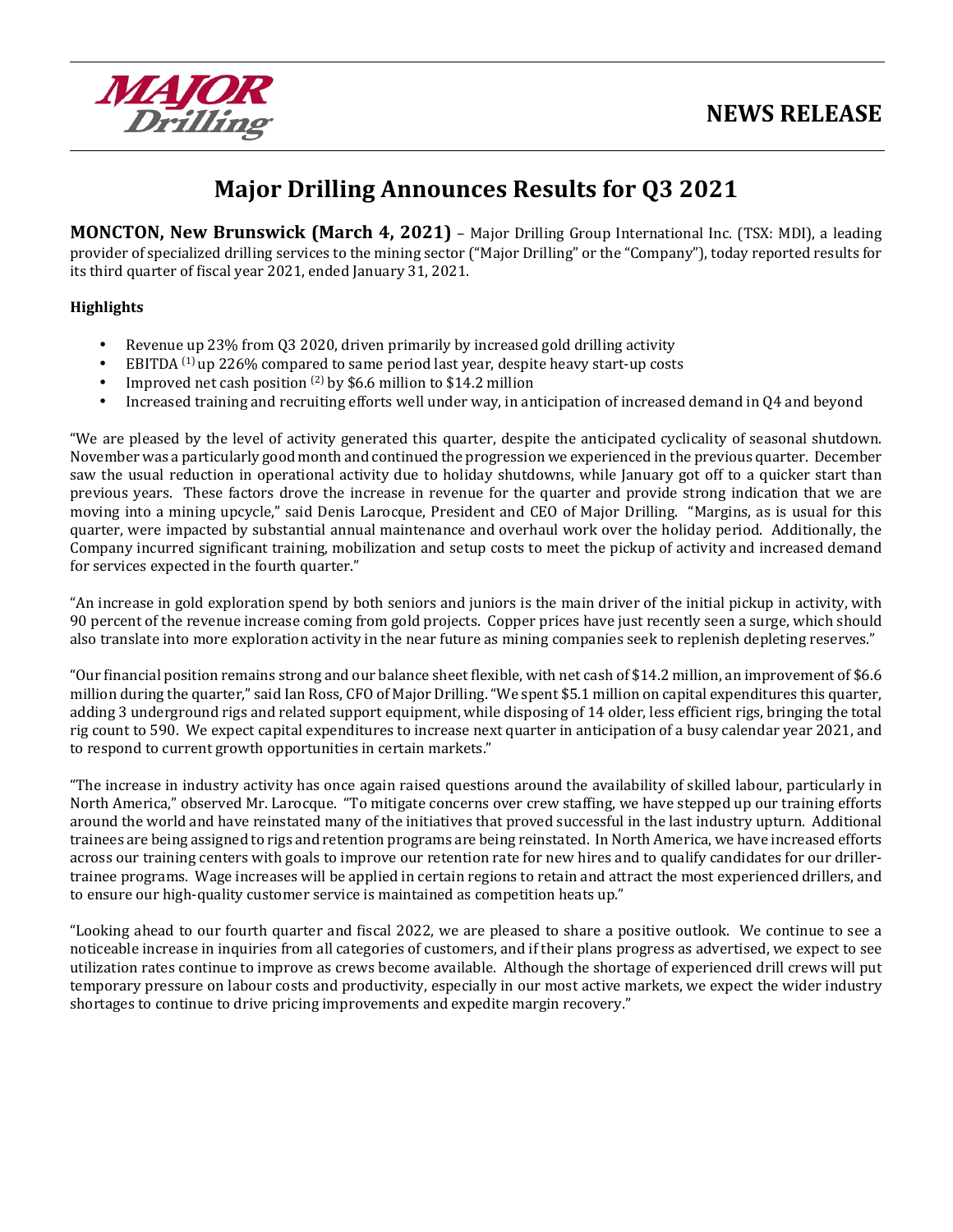| In millions of Canadian dollars<br>(except earnings per share) | 03 2021 | Q3 2020 | <b>YTD 2021</b> | <b>YTD 2020</b> |
|----------------------------------------------------------------|---------|---------|-----------------|-----------------|
| Revenue                                                        | 100.4   | 81.7    | 304.0           | 320.4           |
| Gross margin                                                   | 11.0%   | 6.3%    | 16.1%           | 16.0%           |
| Adjusted gross margin (1)                                      | 20.3%   | 17.6%   | 25.5%           | 24.7%           |
| EBITDA <sup>(1)</sup>                                          | 8.7     | 2.7     | 42.0            | 41.1            |
| As percentage of revenue                                       | 8.7%    | $3.3\%$ | 13.8%           | 12.8%           |
| Net earnings (loss)                                            | (1.5)   | (9.9)   | 7.7             | 3.3             |
| Earnings (loss) per share                                      | (0.02)  | (0.12)  | 0.10            | 0.04            |

(1) See "Non-IFRS Financial Measures"

(2) Net cash position (net of debt, excluding lease liabilities reported under IFRS16 Leases)

#### **Third Quarter Ended January 31, 2021**

Total revenue for the quarter was \$100.4 million, up 23% from revenue of \$81.7 million recorded in the same quarter last year. The unfavourable foreign exchange translation impact on revenue for the quarter, when comparing to the effective rates for the same period last year, was approximately \$2.5 million, with a minimal impact on net earnings as expenditures in foreign jurisdictions tend to be in the same currency as revenue.

Revenue for the quarter from Canada - U.S. drilling operations increased by 48.7% to \$56.8 million, compared to the same period last year. This region saw an influx in junior activity as well as extended programs from seniors/intermediates in December and early start-ups in January.

South and Central American revenue increased by 13.0% to \$21.8 million for the quarter, compared to the same quarter last year. This region continued its slow recovery from COVID-19 and was also assisted by early start-ups in January.

Asian and African revenue decreased by 9.9% to \$21.8 million, compared to the same period last year. Despite a strong performance in Mongolia in the quarter, Southern Africa faced continued challenges from COVID-19 that negatively impacted the region.

Gross margin percentage for the quarter was 11.0%, compared to 6.3% for the same period last year. Depreciation expense totaling \$9.3 million is included in direct costs for the current quarter, versus \$9.2 million in the same quarter last year. Adjusted gross margin, which excludes depreciation expense, was 20.3% for the quarter, compared to 17.6% for the same period last year. Margins were impacted by increased training costs, seasonal maintenance and ramp-up costs due to quick start-ups in January.

General and administrative costs were \$11.7 million, a decrease of \$1.0 million compared to the same quarter last year. Reduced travel continues to drive the decrease in general and administrative costs, as compared to the previous year, as well as favourable foreign exchange impacts in certain jurisdictions. Travel restrictions will remain in place until a time when it can be resumed in a safe and responsible manner.

The income tax provision for the quarter was nil compared to an expense of \$0.3 million for the prior year period. The income tax for the quarter was impacted by non-deductible expenses and non-tax affected losses in certain regions, while incurring taxes in profitable branches.

Net loss was \$1.5 million or \$0.02 per share (\$0.02 per share diluted) for the quarter, compared to a net loss of \$9.9 million or \$0.12 per share (\$0.12 per share diluted) for the prior year quarter.

#### **Non-IFRS Financial Measures**

The Company's financial data has been prepared in accordance with IFRS, with the exception of certain financial measures detailed below. The Company believes these non-IFRS financial measures are key, for both management and investors, in evaluating performance at a consolidated level and are commonly reported and widely used by investors and lending institutions as indicators of a company's operating performance and ability to incur and service debt, and as a valuation metric. These measures do not have a standardized meaning prescribed by IFRS and therefore may not be comparable to similarly titled measures presented by other publicly traded companies and should not be construed as an alternative to other financial measures determined in accordance with IFRS.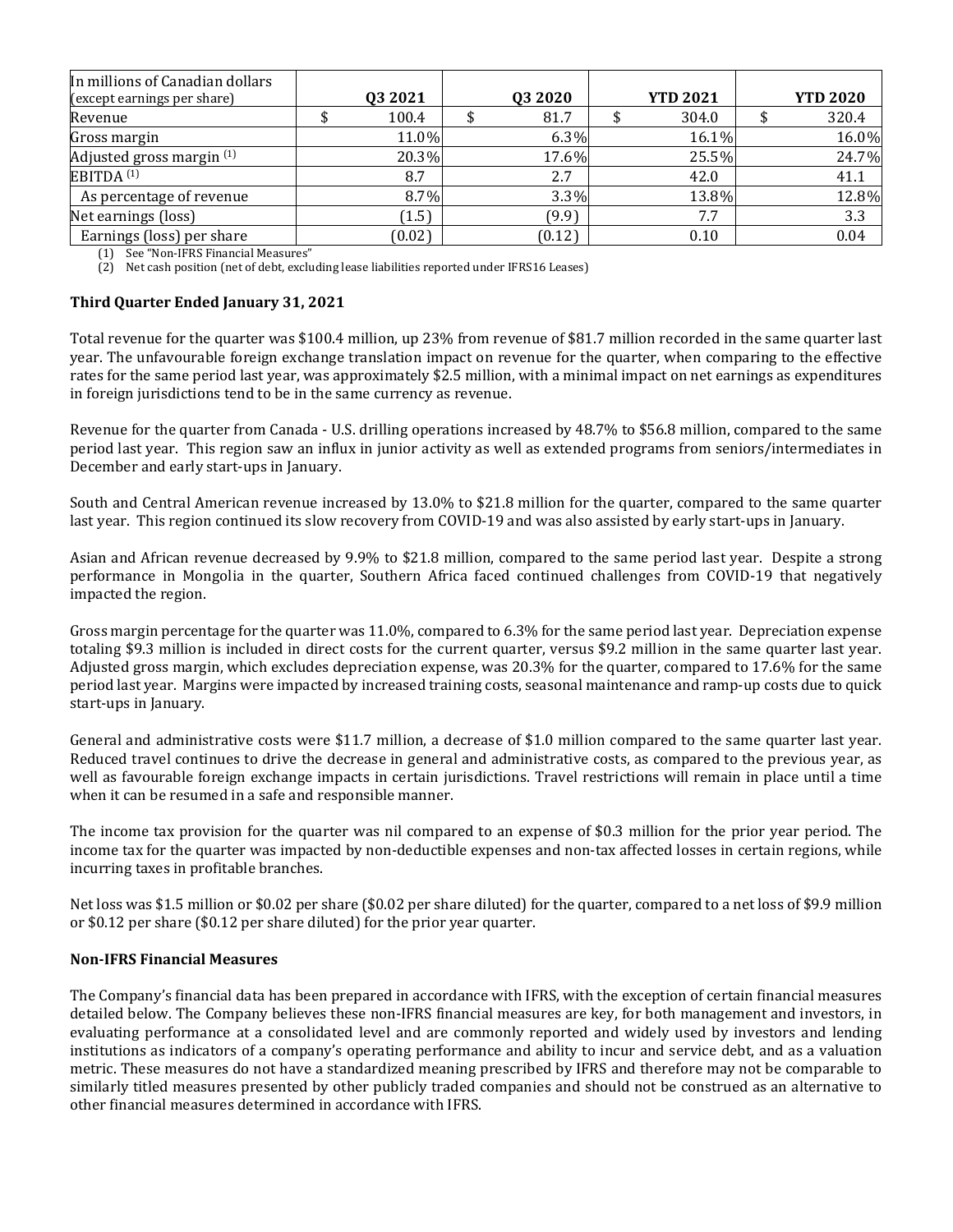#### **Adjusted gross profit/margin - excludes depreciation expense:**

| $(in $000s$ CAD)      | 03 2021 | 03 20 20 | <b>YTD 2021</b> | <b>YTD 2020</b> |
|-----------------------|---------|----------|-----------------|-----------------|
|                       |         |          |                 |                 |
| Total revenue         | 100.387 | 81.719   | 303.959         | \$320,360       |
| Direct costs          | 89.329  | 76.552   | 254,924         | 269,118         |
| Less: depreciation    | (9,306) | (9,243)  | (28, 481)       | (27, 876)       |
| Adjusted gross profit | 20,364  | 14.410   | 77.516          | 79,118          |
| Adjusted gross margin | 20.3%   | 17.6%    | 25.5%           | 24.7%           |

#### **EBITDA - earnings before interest, taxes, depreciation, amortization and restructuring charge:**

| $(in $000s$ CAD $)$           | 03 2021      | Q3 2020 |              | <b>YTD 2021</b> |      | <b>YTD 2020</b> |
|-------------------------------|--------------|---------|--------------|-----------------|------|-----------------|
|                               |              |         |              |                 |      |                 |
| \$<br>Net earnings (loss)     | $(1,467)$ \$ |         | $(9,947)$ \$ | 7,690           | - \$ | 3,345           |
| Finance costs                 | 337          |         | 293          | 961             |      | 716             |
| Income tax provision          | 26           |         | 280          | 3,263           |      | 5,294           |
| Depreciation and amortization | 9,853        |         | 9,940        | 30,048          |      | 29,629          |
| Restructuring charge          |              |         | 2,116        |                 |      | 2,116           |
| <b>EBITDA</b><br>\$           | 8.749        |         | 2,682        | 41,962          |      | 41,100          |

#### **Forward-Looking Statements**

This news release includes certain information that may constitute "forward-looking information" under applicable Canadian securities legislation. All statements, other than statements of historical facts, included in this news release that address future events, developments or performance that the Company expects to occur (including management's expectations regarding the Company's objectives, strategies, financial condition, results of operations, cash flows and businesses) are forward-looking statements. Forward-looking statements are typically identified by future or conditional verbs such as "outlook", "believe", "anticipate", "estimate", "project", "expect", "intend", "plan", and terms and expressions of similar import. All forward-looking information in this news release is qualified by this cautionary note.

Forward-looking information is necessarily based upon various estimates and assumptions including, without limitation, the expectations and beliefs of management related to the factors set forth below. While these factors and assumptions are considered reasonable by the Company as at the date of this document in light of management's experience and perception of current conditions and expected developments, these statements are inherently subject to significant business, economic and competitive uncertainties and contingencies. Known and unknown factors could cause actual results to differ materially from those projected in the forward-looking statements and undue reliance should not be placed on such statements and information.

Such forward-looking statements are subject to a number of risks and uncertainties that include, but are not limited to: the level of activity in the mining industry and the demand for the Company's services; the Canadian and international economic environments; the Company's dependence on key customers; the level of funding for the Company's clients (particularly for junior mining companies); implications of the COVID-19 pandemic; competitive pressures; exposure to currency movements (which can affect the Company's revenue in Canadian dollars); the geographic distribution of the Company's operations; the impact of operational changes; changes in jurisdictions in which the Company operates (including changes in regulation); failure by counterparties to fulfill contractual obligations; as well as other risk factors described under "General Risks and Uncertainties" in the Company's Annual Information Form for the year ended April 30, 2020, available on the SEDAR website at www.sedar.com. Should one or more risk, uncertainty, contingency or other factor materialize or should any factor or assumption prove incorrect, actual results could vary materially from those expressed or implied in the forward-looking information.

Forward-looking statements made in this document are made as of the date of this document and the Company disclaims any intention and assumes no obligation to update any forward-looking statement, even if new information becomes available, as a result of future events or for any other reasons, except as required by applicable securities laws.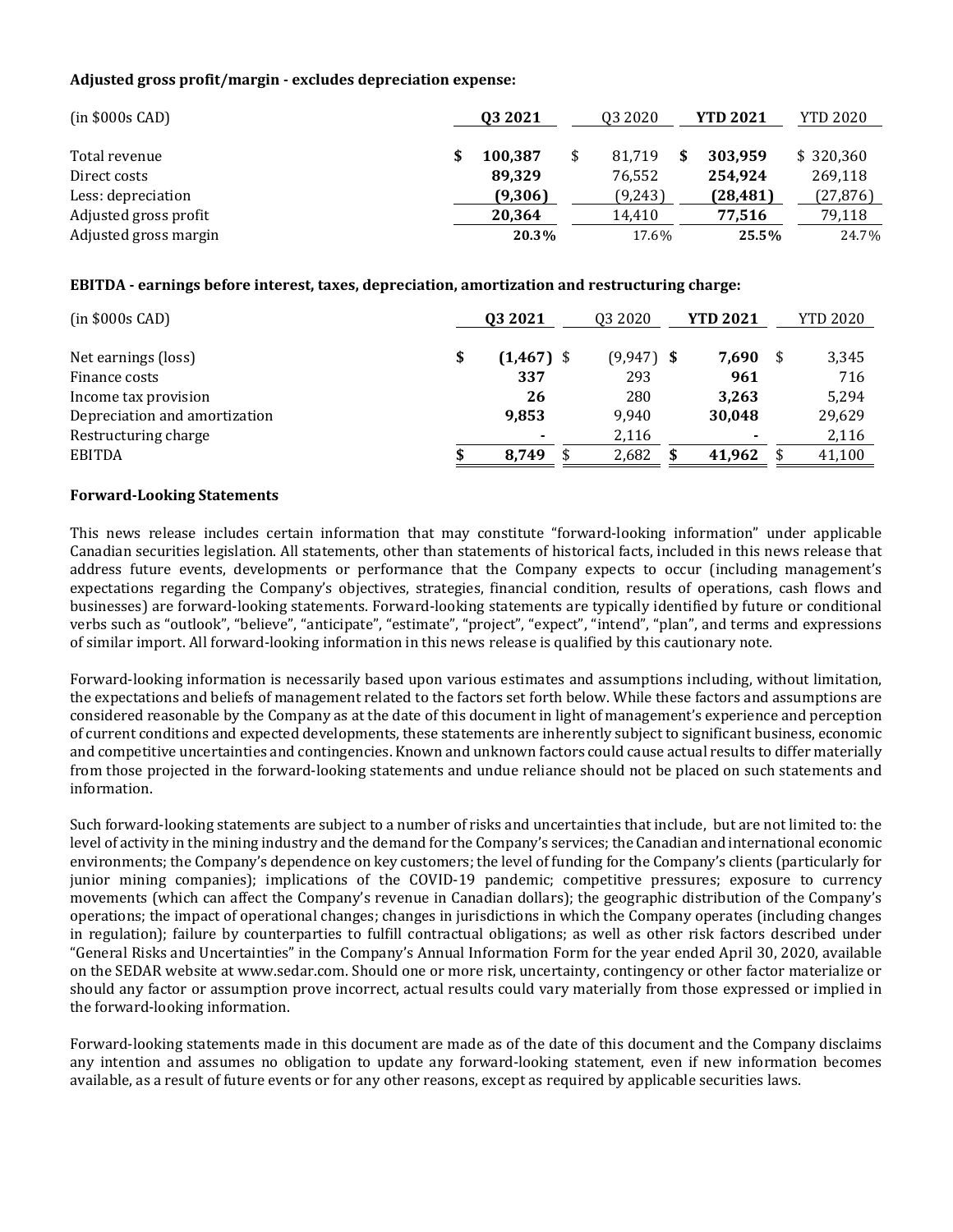#### **About Major Drilling**

Major Drilling Group International Inc. is one of the world's largest drilling services companies primarily serving the mining industry. Established in 1980, Major Drilling has over 1,000 years of combined experience and expertise within its management team alone. The Company maintains field operations and offices in Canada, the United States, Mexico, South America, Asia, and Africa. Major Drilling provides a complete suite of drilling services including surface and underground coring, directional, reverse circulation, sonic, geotechnical, environmental, water-well, coal-bed methane, shallow gas, underground percussive/longhole drilling, surface drill and blast, and a variety of mine services.

#### **Webcast/Conference Call Information**

Major Drilling Group International Inc. will provide a simultaneous webcast and conference call to discuss its quarterly results on Friday, March 5, 2021 at 9:00 AM (EST). To access the webcast, which includes a slide presentation, please go to the investors/webcast section of Major Drilling's website at www.majordrilling.com and click on the link. Please note that this is listen-only mode.

To participate in the conference call, please dial 416-340-2217, participant passcode 2861327# and ask for Major Drilling's Third Quarter Results Conference Call. To ensure your participation, please call in approximately five minutes prior to the scheduled start of the call.

For those unable to participate, a taped rebroadcast will be available approximately one hour after the completion of the call until midnight, Monday, April 5, 2021. To access the rebroadcast, dial 905-694-9451 and enter the passcode 6477107#. The webcast will also be archived for one year and can be accessed on the Major Drilling website at [www.majordrilling.com.](http://www.majordrilling.com/)

#### **For further information:**

Ian Ross, Chief Financial Officer Tel: (506) 857-8636 Fax: (506) 857-9211 **[ir@majordrilling.com](mailto:ir@majordrilling.com)**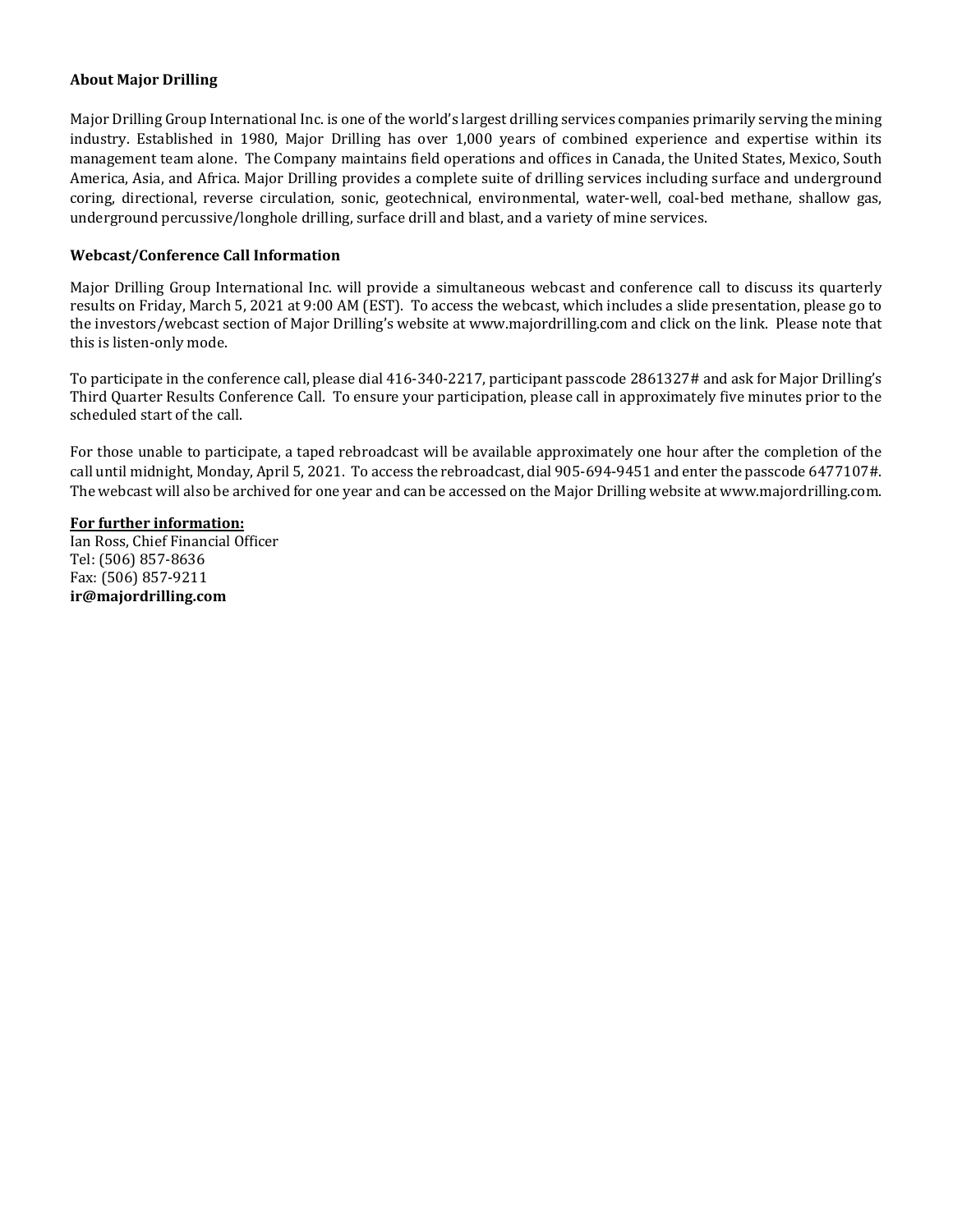### **Major Drilling Group International Inc. Interim Condensed Consolidated Statements of Operations**

**(in thousands of Canadian dollars, except per share information)**

**(unaudited)**

|                                                                            | Three months ended<br>January 31 |              |    |            |    | Nine months ended<br>January 31 |    |                |  |
|----------------------------------------------------------------------------|----------------------------------|--------------|----|------------|----|---------------------------------|----|----------------|--|
|                                                                            |                                  | 2021         |    | 2020       |    | 2021                            |    | 2020           |  |
| <b>TOTAL REVENUE</b>                                                       | \$                               | 100,387      | \$ | 81,719     | \$ | 303,959                         | \$ | 320,360        |  |
| <b>DIRECT COSTS (note 6)</b>                                               |                                  | 89,329       |    | 76,552     |    | 254,924                         |    | 269,118        |  |
| <b>GROSS PROFIT</b>                                                        |                                  | 11,058       |    | 5,167      |    | 49,035                          |    | 51,242         |  |
| <b>OPERATING EXPENSES</b>                                                  |                                  |              |    |            |    |                                 |    |                |  |
| General and administrative                                                 |                                  | 11,742       |    | 12,671     |    | 34,536                          |    | 36,962         |  |
| Other expenses<br>(Gain) loss on disposal of property, plant and equipment |                                  | 862<br>(462) |    | 33<br>(27) |    | 3,341<br>(451)                  |    | 2,766<br>(171) |  |
| Foreign exchange (gain) loss                                               |                                  | 20           |    | (252)      |    | (305)                           |    | 214            |  |
| Finance costs                                                              |                                  | 337          |    | 293        |    | 961                             |    | 716            |  |
| Restructuring charge (note 11)                                             |                                  |              |    | 2,116      |    |                                 |    | 2,116          |  |
|                                                                            |                                  | 12,499       |    | 14,834     |    | 38,082                          |    | 42,603         |  |
| <b>EARNINGS (LOSS) BEFORE INCOME TAX</b>                                   |                                  | (1, 441)     |    | (9,667)    |    | 10,953                          |    | 8,639          |  |
| <b>INCOME TAX PROVISION (RECOVERY) (note 7)</b>                            |                                  |              |    |            |    |                                 |    |                |  |
| Current                                                                    |                                  | 896          |    | (588)      |    | 4,760                           |    | 4,859          |  |
| Deferred                                                                   |                                  | (870)        |    | 868        |    | (1, 497)                        |    | 435            |  |
|                                                                            |                                  | 26           |    | 280        |    | 3,263                           |    | 5,294          |  |
| <b>NET EARNINGS (LOSS)</b>                                                 | \$                               | (1, 467)     | \$ | (9, 947)   | \$ | 7,690                           |    | 3,345          |  |
|                                                                            |                                  |              |    |            |    |                                 |    |                |  |
| <b>EARNINGS (LOSS) PER SHARE (note 8)</b>                                  |                                  |              |    |            |    |                                 |    |                |  |
| <b>Basic</b>                                                               | \$                               | (0.02)       | \$ | (0.12)     | \$ | 0.10                            | \$ | 0.04           |  |
| <b>Diluted</b>                                                             | \$                               | (0.02)       | \$ | (0.12)     | \$ | 0.10                            | \$ | 0.04           |  |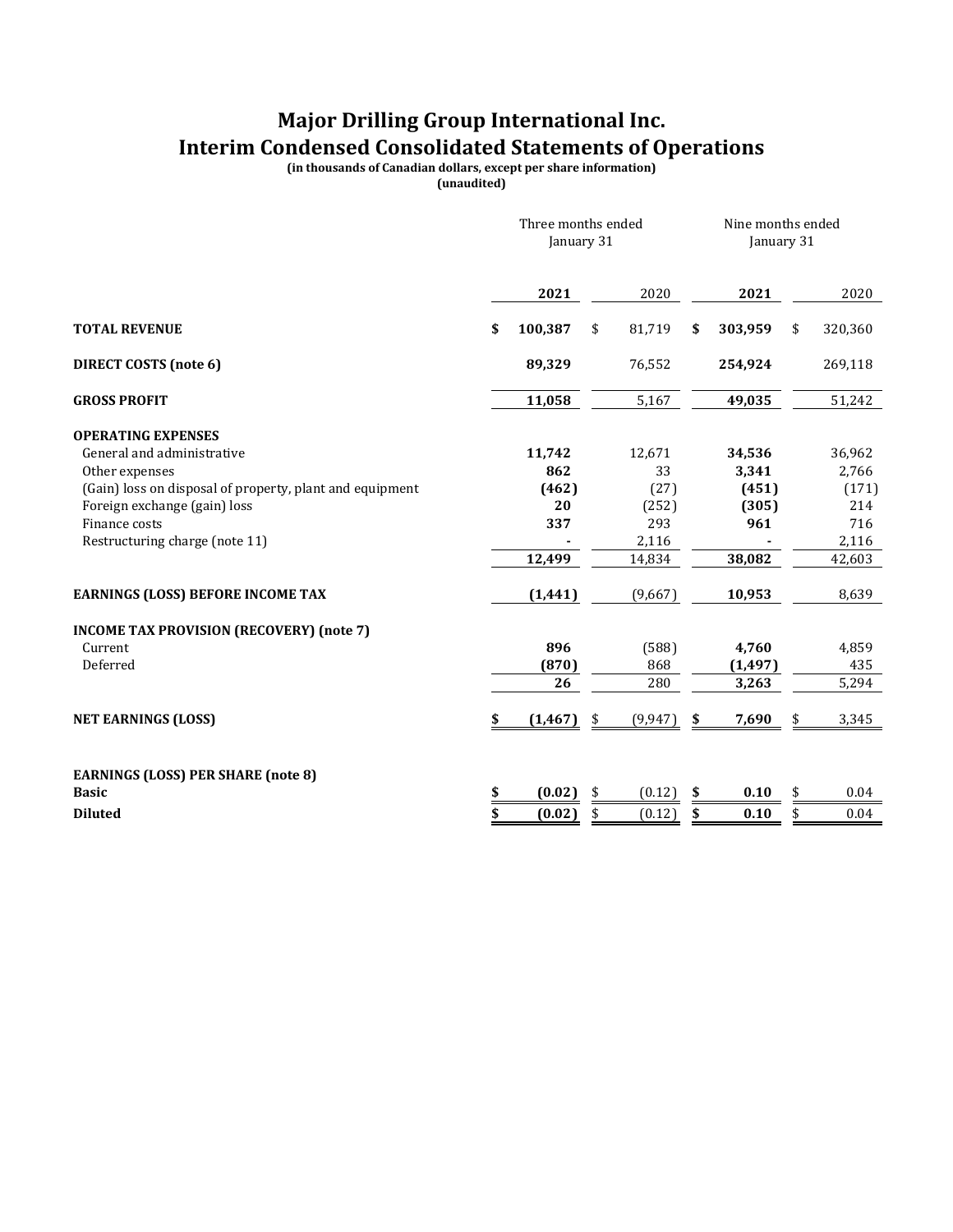# **Major Drilling Group International Inc.**

### **Interim Condensed Consolidated Statements of Comprehensive Earnings (Loss)**

**(in thousands of Canadian dollars)**

**(unaudited)**

|                                                                                                                                                                                | Three months ended<br>January 31 |                |     |               |  | Nine months ended<br>January 31 |    |                |  |
|--------------------------------------------------------------------------------------------------------------------------------------------------------------------------------|----------------------------------|----------------|-----|---------------|--|---------------------------------|----|----------------|--|
|                                                                                                                                                                                |                                  | 2021           |     | 2020          |  | 2021                            |    | 2020           |  |
| <b>NET EARNINGS (LOSS)</b>                                                                                                                                                     | \$                               | (1, 467)       | -\$ | $(9,947)$ \$  |  | 7,690                           | \$ | 3,345          |  |
| <b>OTHER COMPREHENSIVE EARNINGS</b>                                                                                                                                            |                                  |                |     |               |  |                                 |    |                |  |
| Items that may be reclassified subsequently to profit or loss<br>Unrealized gain (loss) on foreign currency translations<br>Unrealized gain (loss) on derivatives (net of tax) |                                  | (9,405)<br>122 |     | (500)<br>(60) |  | (20, 210)<br>1,835              |    | (8,639)<br>876 |  |
| <b>COMPREHENSIVE EARNINGS (LOSS)</b>                                                                                                                                           |                                  | (10, 750)      |     | (10, 507)     |  | (10, 685)                       |    | (4, 418)       |  |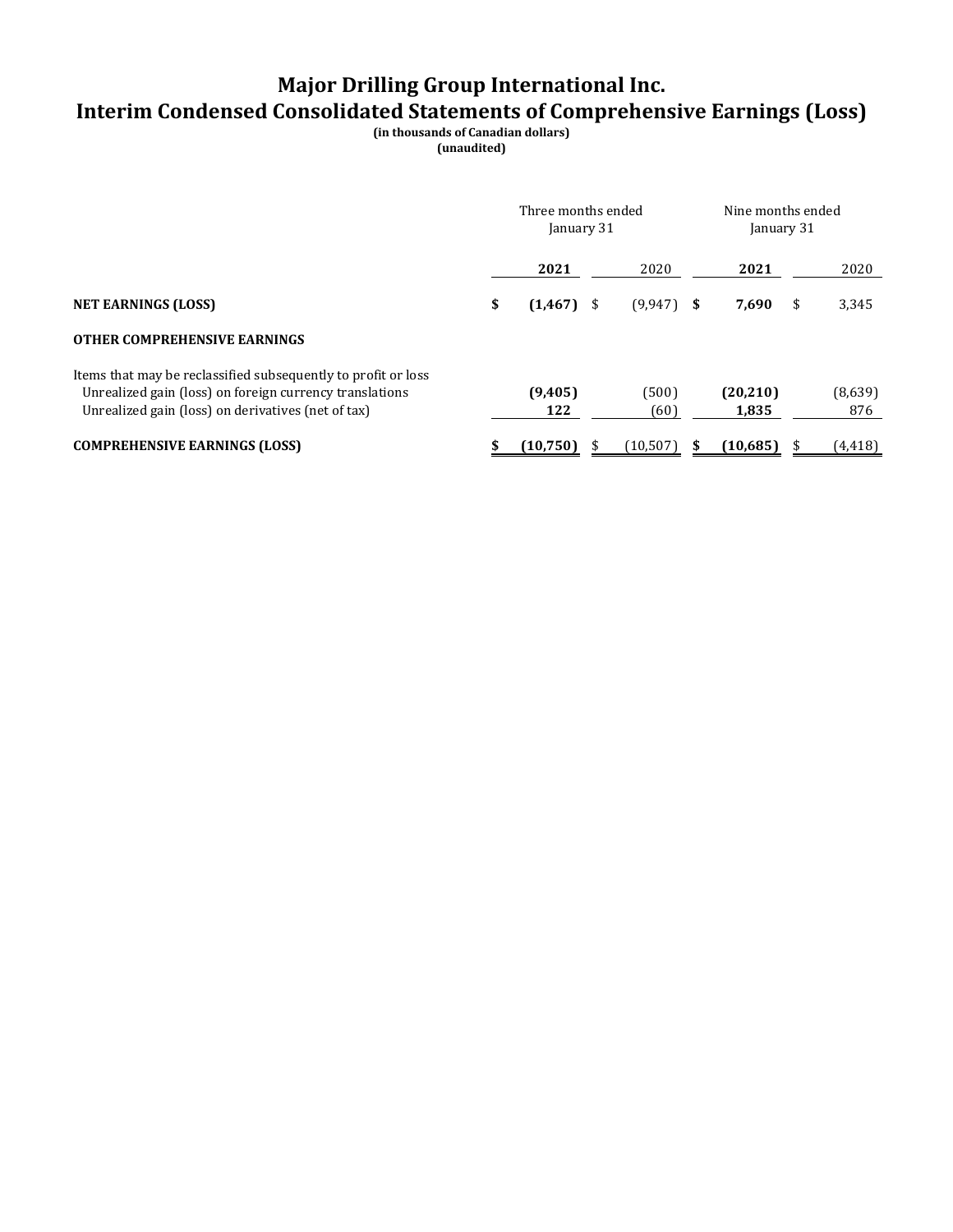### **Major Drilling Group International Inc. Interim Condensed Consolidated Statements of Changes in Equity**

**For the nine months ended January 31, 2021 and 2020**

**(in thousands of Canadian dollars)**

**(unaudited)**

|                                                            | Share capital | Retained<br>earnings<br>(deficit) |    | Other<br>reserves |     | Share-based<br>payments reserve | Foreign currency<br>translation reserve | Total     |
|------------------------------------------------------------|---------------|-----------------------------------|----|-------------------|-----|---------------------------------|-----------------------------------------|-----------|
| BALANCE AS AT MAY 1, 2019*                                 | \$<br>241,264 | \$<br>29,020                      | \$ | (570)             | -\$ | 14,503                          | \$<br>78,783                            | \$363,000 |
| Share issue                                                | 1,925         |                                   |    |                   |     |                                 |                                         | 1,925     |
| Share-based compensation                                   |               |                                   |    |                   |     | 194                             |                                         | 194       |
| Stock options expired                                      |               | 3,740                             |    |                   |     | (3,740)                         |                                         |           |
|                                                            | 243,189       | 32,760                            |    | (570)             |     | 10,957                          | 78,783                                  | 365,119   |
| <b>Comprehensive earnings:</b>                             |               |                                   |    |                   |     |                                 |                                         |           |
| Net earnings                                               |               | 3,345                             |    |                   |     |                                 |                                         | 3,345     |
| Unrealized gain (loss) on foreign<br>currency translations |               |                                   |    |                   |     |                                 | (8,639)                                 | (8,639)   |
| Unrealized gain (loss) on derivatives                      |               |                                   |    | 876               |     |                                 |                                         | 876       |
| Total comprehensive earnings (loss)                        |               | 3,345                             |    | 876               |     |                                 | (8,639)                                 | (4, 418)  |
| <b>BALANCE AS AT JANUARY 31, 2020</b>                      | 243,189       | 36,105                            |    | 306               |     | 10,957                          | 70,144                                  | \$360,701 |
| <b>BALANCE AS AT MAY 1, 2020</b>                           | \$243,189     | \$ (35,691)                       | \$ | $(611)$ \$        |     | 8,519                           | \$<br>81,640                            | \$297,046 |
| Exercise of stock options                                  | 58            |                                   |    |                   |     | (17)                            |                                         | 41        |
| Share-based compensation                                   |               |                                   |    |                   |     | 222                             |                                         | 222       |
| Stock options expired                                      |               | 3,525                             |    |                   |     | (3,525)                         |                                         |           |
|                                                            | 243,247       | (32, 166)                         |    | (611)             |     | 5,199                           | 81,640                                  | 297,309   |
| <b>Comprehensive earnings:</b>                             |               |                                   |    |                   |     |                                 |                                         |           |
| Net earnings<br>Unrealized gain (loss) on foreign          |               | 7,690                             |    |                   |     |                                 |                                         | 7,690     |
| currency translations                                      |               |                                   |    |                   |     |                                 | (20, 210)                               | (20, 210) |
| Unrealized gain (loss) on derivatives                      |               |                                   |    | 1,835             |     |                                 |                                         | 1,835     |
| Total comprehensive earnings (loss)                        |               | 7,690                             |    | 1,835             |     |                                 | (20, 210)                               | (10,685)  |
| <b>BALANCE AS AT JANUARY 31, 2021</b>                      | 243,247       | \$(24, 476)                       | S  | 1,224             | S   | 5,199                           | \$<br>61,430                            | \$286,624 |

*\*Opening balances have been allocated to include expired or forfeited stock options of \$5,744, previously recorded in share-based payments reserve, in retained earnings (deficit), consistent with current year presentation.*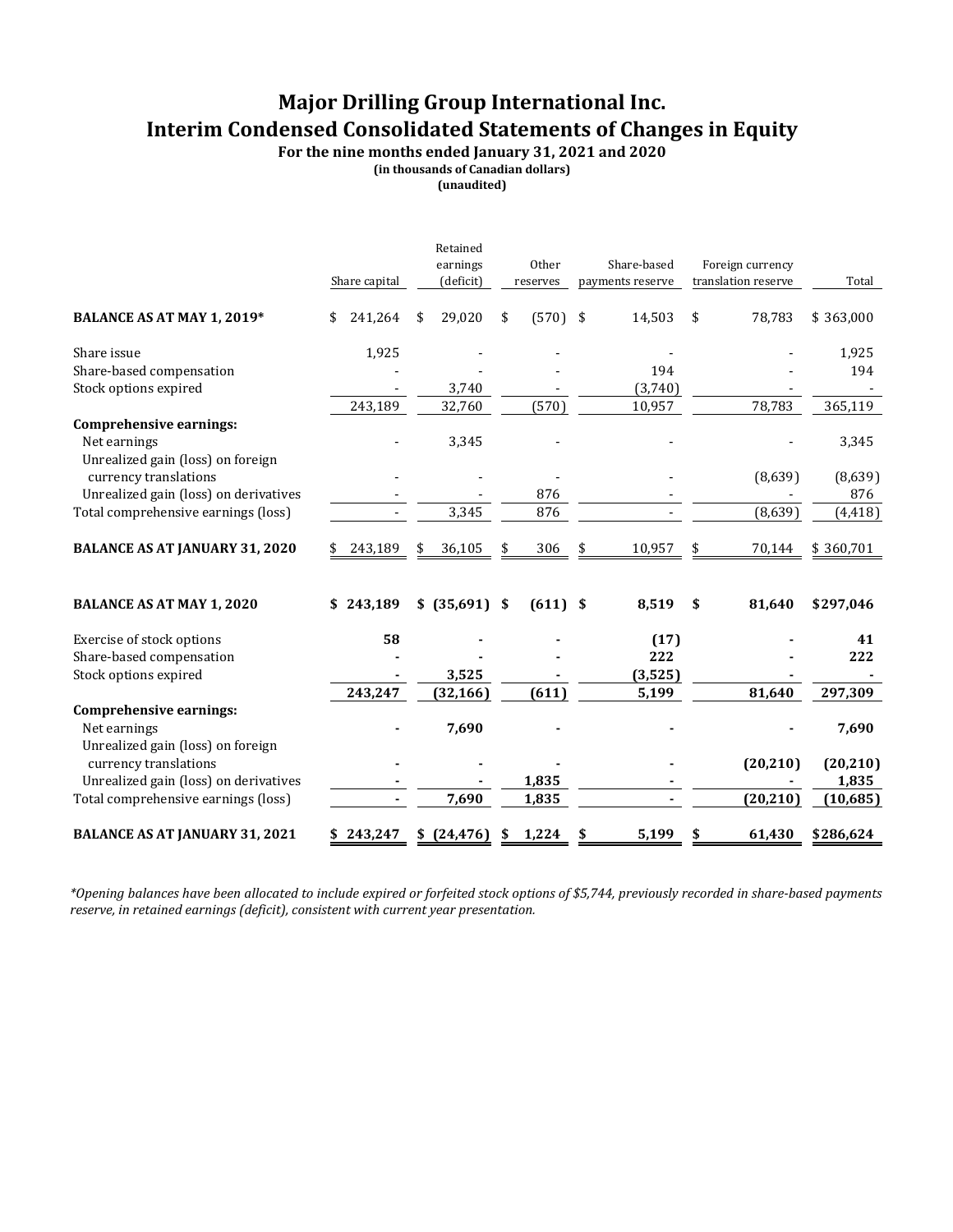### **Major Drilling Group International Inc. Interim Condensed Consolidated Statements of Cash Flows**

**(in thousands of Canadian dollars)**

**(unaudited)**

|                                                            | Three months ended<br>January 31 |              |    |           | Nine months ended<br>January 31 |           |    |           |
|------------------------------------------------------------|----------------------------------|--------------|----|-----------|---------------------------------|-----------|----|-----------|
|                                                            |                                  | 2021         |    | 2020      |                                 | 2021      |    | 2020      |
| <b>OPERATING ACTIVITIES</b>                                |                                  |              |    |           |                                 |           |    |           |
| Earnings (loss) before income tax                          | \$                               | $(1,441)$ \$ |    | (9,667)   | -\$                             | 10,953    | \$ | 8,639     |
| Operating items not involving cash                         |                                  |              |    |           |                                 |           |    |           |
| Depreciation and amortization (note 6)                     |                                  | 9,853        |    | 9,940     |                                 | 30,048    |    | 29,629    |
| (Gain) loss on disposal of property, plant and equipment   |                                  | (462)        |    | (27)      |                                 | (451)     |    | (171)     |
| Share-based compensation                                   |                                  | 73           |    | 53        |                                 | 222       |    | 194       |
| Restructuring charge (non-cash portion) (note 11)          |                                  |              |    | 1,503     |                                 |           |    | 1,503     |
| Finance costs recognized in earnings before income tax     |                                  | 337          |    | 293       |                                 | 961       |    | 716       |
|                                                            |                                  | 8,360        |    | 2,095     |                                 | 41,733    |    | 40,510    |
| Changes in non-cash operating working capital items        |                                  | 5,739        |    | 10,675    |                                 | (6,803)   |    | 6,043     |
| Finance costs paid                                         |                                  | (337)        |    | (293)     |                                 | (961)     |    | (716)     |
| Income taxes paid                                          |                                  | (833)        |    | (1, 581)  |                                 | (3,698)   |    | (6, 185)  |
| Cash flow from (used in) operating activities              |                                  | 12,929       |    | 10,896    |                                 | 30,271    |    | 39,652    |
| <b>FINANCING ACTIVITIES</b>                                |                                  |              |    |           |                                 |           |    |           |
| Repayment of lease liabilities                             |                                  | (169)        |    | (446)     |                                 | (967)     |    | (1,290)   |
| Repayment of long-term debt                                |                                  | (251)        |    | (252)     |                                 | (35, 752) |    | (808)     |
| Issuance of common shares due to exercise of stock options |                                  | 17           |    |           |                                 | 41        |    |           |
| Cash flow from (used in) financing activities              |                                  | (403)        |    | (698)     |                                 | (36, 678) |    | (2,098)   |
| <b>INVESTING ACTIVITIES</b>                                |                                  |              |    |           |                                 |           |    |           |
| Business acquisitions (net of cash acquired) (note 10)     |                                  |              |    | (13, 945) |                                 |           |    | (13, 945) |
| Acquisition of property, plant and equipment (note 5)      |                                  | (5,069)      |    | (8, 784)  |                                 | (20, 613) |    | (24, 892) |
| Proceeds from disposal of property, plant and equipment    |                                  | 541          |    | 72        |                                 | 1,033     |    | 800       |
| Cash flow from (used in) investing activities              |                                  | (4, 528)     |    | (22, 657) |                                 | (19, 580) |    | (38, 037) |
| Effect of exchange rate changes                            |                                  | (1,612)      |    | (183)     |                                 | (2, 495)  |    | (145)     |
| <b>INCREASE (DECREASE) IN CASH</b>                         |                                  | 6,386        |    | (12,642)  |                                 | (28, 482) |    | (628)     |
| CASH AND CASH EQUIVALENTS, BEGINNING OF THE PERIOD         |                                  | 23,565       |    | 39,380    |                                 | 58,433    |    | 27,366    |
| CASH AND CASH EQUIVALENTS, END OF THE PERIOD               | \$                               | 29,951       | \$ | 26,738    | \$                              | 29,951    | \$ | 26,738    |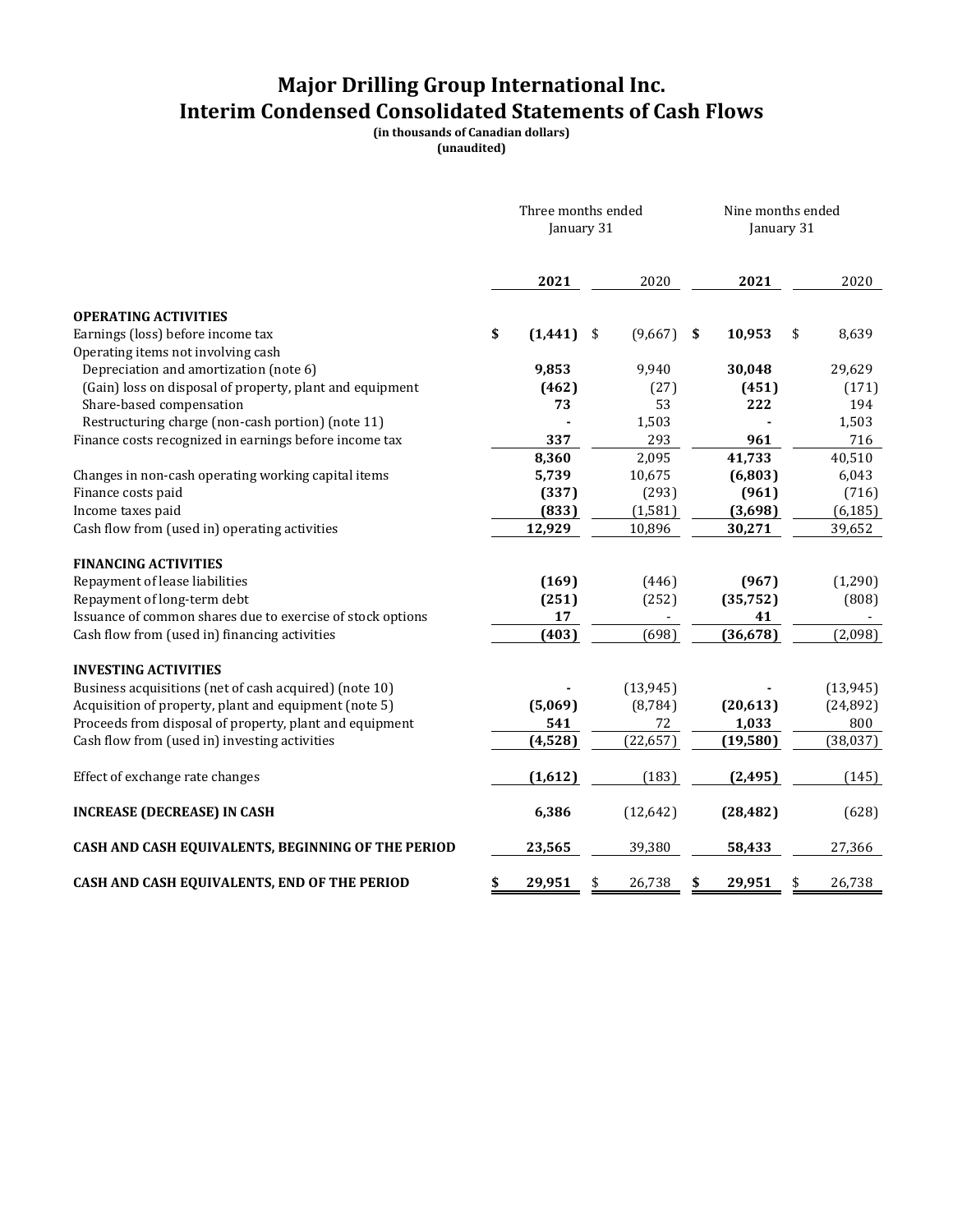## **Major Drilling Group International Inc. Interim Condensed Consolidated Balance Sheets**

**As at January 31, 2021 and April 30, 2020 (in thousands of Canadian dollars) (unaudited)**

|                                                                              | <b>January 31, 2021</b> | April 30, 2020      |
|------------------------------------------------------------------------------|-------------------------|---------------------|
| <b>ASSETS</b>                                                                |                         |                     |
| <b>CURRENT ASSETS</b>                                                        |                         |                     |
| Cash and cash equivalents                                                    | \$<br>29,951            | \$<br>58,433        |
| Trade and other receivables                                                  | 80,059                  | 71,641              |
| Income tax receivable                                                        | 3,877                   | 4,350               |
| Inventories                                                                  | 90,016                  | 99,823              |
| Prepaid expenses                                                             | 5,598                   | 4,497               |
|                                                                              | 209,501                 | 238,744             |
| PROPERTY, PLANT AND EQUIPMENT (note 5)                                       | 146,992                 | 165,103             |
| <b>RIGHT-OF-USE ASSETS</b>                                                   | 3,982                   | 3,803               |
| DEFERRED INCOME TAX ASSETS                                                   | 9,572                   | 9,613               |
| <b>GOODWILL</b>                                                              | 7,708                   | 7,708               |
| <b>INTANGIBLE ASSETS</b>                                                     | 663                     | 946                 |
|                                                                              | 378,418<br>\$           | \$<br>425,917       |
| <b>CURRENT LIABILITIES</b><br>Trade and other payables<br>Income tax payable | \$<br>56,315<br>1,721   | \$<br>55,858<br>926 |
| Current portion of lease liabilities                                         | 1,168                   | 1,121               |
| Current portion of long-term debt                                            | 608                     | 1,024               |
|                                                                              | 59,812                  | 58,929              |
| <b>LEASE LIABILITIES</b>                                                     | 2,860                   | 2,701               |
| <b>CONTINGENT CONSIDERATION</b>                                              | 1,807                   | 1,807               |
| <b>LONG-TERM DEBT</b>                                                        | 15,131                  | 50,333              |
| DEFERRED INCOME TAX LIABILITIES                                              | 12,184                  | 15,101              |
|                                                                              | 91,794                  | 128,871             |
| <b>SHAREHOLDERS' EQUITY</b>                                                  |                         |                     |
| Share capital                                                                | 243,247                 | 243,189             |
| Retained earnings (deficit)                                                  | (24, 476)               | (35,691)            |
| Other reserves                                                               | 1,224                   | (611)               |
| Share-based payments reserve                                                 | 5,199                   | 8,519               |
| Foreign currency translation reserve                                         | 61,430<br>286,624       | 81,640<br>297,046   |
|                                                                              |                         |                     |
|                                                                              | \$<br>378,418           | \$<br>425,917       |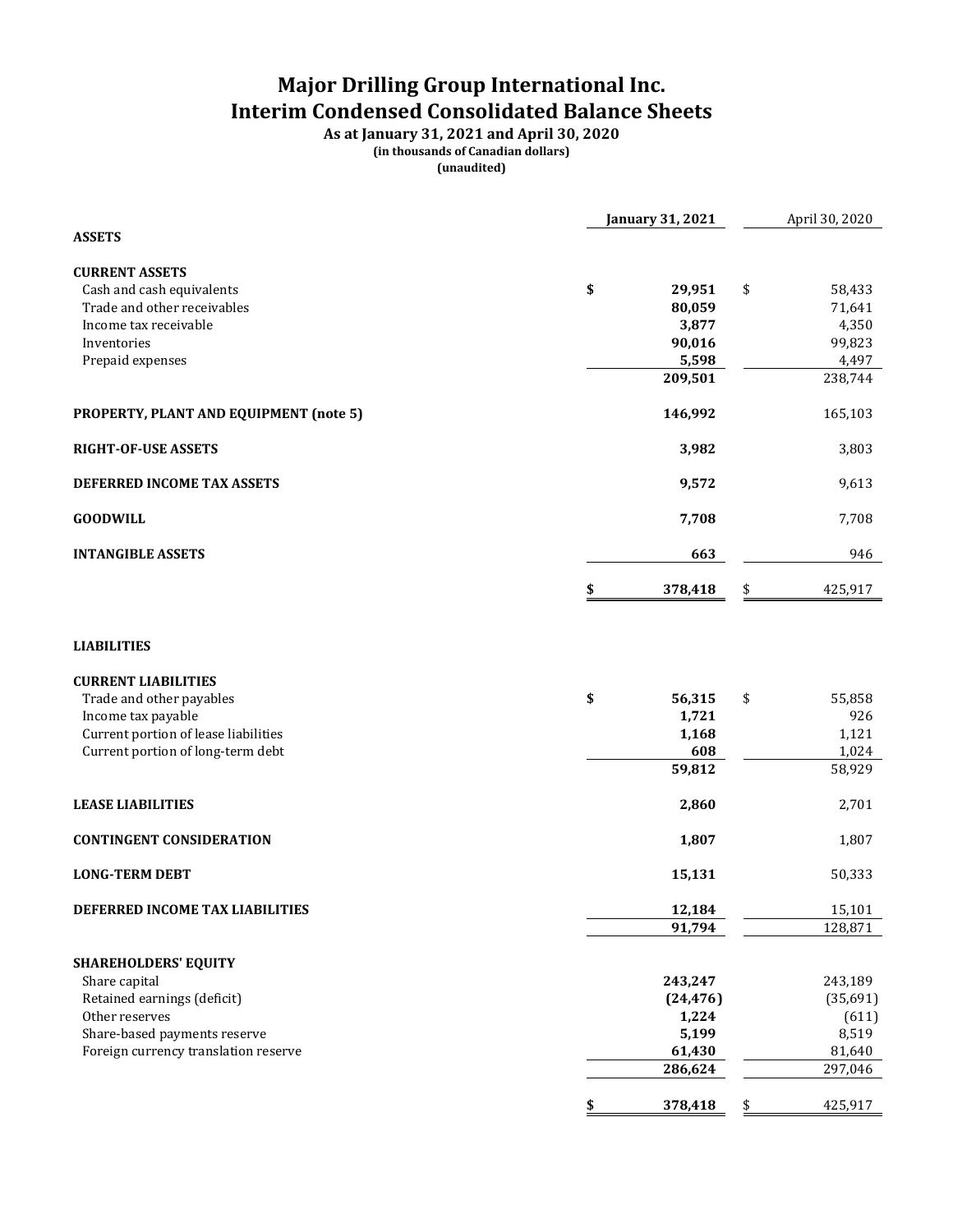#### **1. NATURE OF ACTIVITIES**

Major Drilling Group International Inc. (the "Company") is incorporated under the Canada Business Corporations Act and has its head office at 111 St. George Street, Suite 100, Moncton, NB, Canada. The Company's common shares are listed on the Toronto Stock Exchange ("TSX"). The principal source of revenue consists of contract drilling for companies primarily involved in mining and mineral exploration. The Company has operations in Canada, the United States, Mexico, South America, Asia, and Africa.

#### **2. BASIS OF PRESENTATION**

#### *Statement of compliance*

These Interim Condensed Consolidated Financial Statements have been prepared in accordance with IAS 34 Interim Financial Reporting ("IAS 34") as issued by the International Accounting Standards Board ("IASB") and using the accounting policies as outlined in the Company's annual Consolidated Financial Statements for the year ended April 30, 2020.

On March 4, 2021, the Board of Directors authorized the financial statements for issue.

#### *Basis of consolidation*

These Interim Condensed Consolidated Financial Statements incorporate the financial statements of the Company and entities controlled by the Company. Control is achieved when the Company is exposed or has rights to variable returns from its involvement with the investee and has the ability to affect those returns through its power over the investee.

The results of subsidiaries acquired or disposed of during the period are included in the Consolidated Statements of Operations from the effective date of acquisition or up to the effective date of disposal, as appropriate.

Intra-group transactions, balances, income and expenses are eliminated on consolidation, where appropriate.

#### *Basis of preparation*

These Interim Condensed Consolidated Financial Statements have been prepared based on the historical cost basis, except for certain financial instruments that are measured at fair value, using the same accounting policies and methods of computation as presented in the Company's annual Consolidated Financial Statements for the year ended April 30, 2020.

#### **3. KEY SOURCES OF ESTIMATION UNCERTAINTY AND CRITICAL ACCOUNTING JUDGMENTS**

The preparation of financial statements, in conformity with International Financial Reporting Standards ("IFRS"), requires management to make judgments, estimates and assumptions that are not readily apparent from other sources, which affect the application of accounting policies and the reported amounts of assets, liabilities, income and expenses. Actual results may differ from these estimates.

Depending on the severity and duration of disruptions caused by the COVID-19 pandemic, results could be impacted in future periods. It is not possible at this time to estimate the magnitude of such potential future impacts.

The estimates and underlying assumptions are reviewed on an ongoing basis. Revisions to accounting estimates are recognized in the period in which the estimate is revised, if the revision affects only that period, or in the period of the revision and future periods, if the revision affects both current and future periods. Significant areas requiring the use of management estimates relate to the useful lives of property, plant and equipment for depreciation purposes, property, plant and equipment and inventory valuation, determination of income and other taxes, assumptions used in the compilation of share-based payments, fair value of assets acquired and liabilities assumed in business acquisitions, amounts recorded as accrued liabilities, contingent consideration and allowance for doubtful accounts, and impairment testing of goodwill and intangible assets.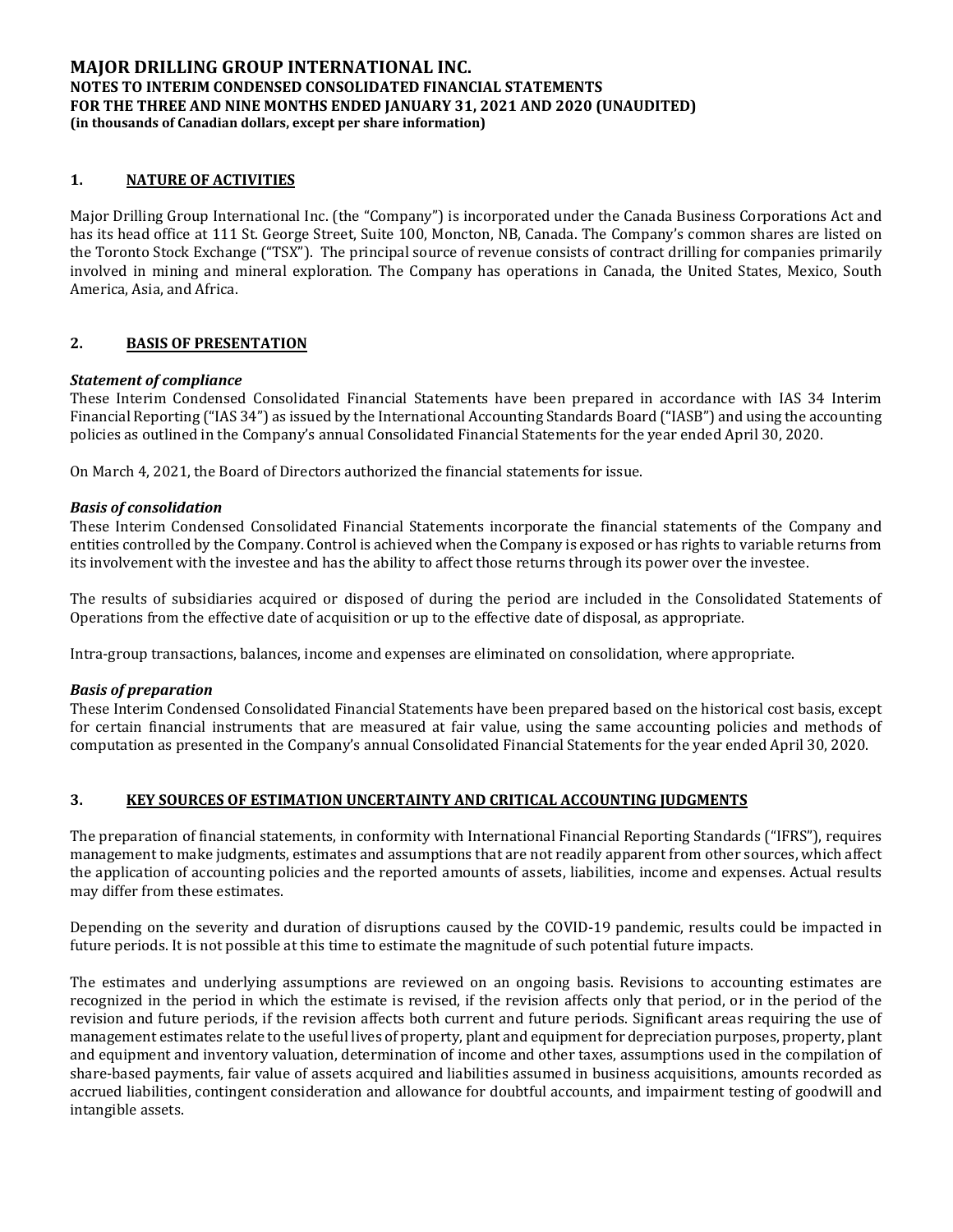#### **3. KEY SOURCES OF ESTIMATION UNCERTAINTY AND CRITICAL ACCOUNTING JUDGMENTS (Continued)**

The Company applied judgment in determining the functional currency of the Company and its subsidiaries, the determination of cash-generating units ("CGUs"), the degree of componentization of property, plant and equipment, the recognition of provisions and accrued liabilities, and the determination of the probability that deferred income tax assets will be realized from future taxable earnings.

#### **4. SEASONALITY OF OPERATIONS**

The third quarter (November to January) is normally the Company's weakest quarter due to the shutdown of mining and exploration activities, often for extended periods over the holiday season.

#### **5. PROPERTY, PLANT AND EQUIPMENT**

Capital expenditures for the three and nine months ended January 31, 2021 were \$5,069 (2020 - \$9,874) and \$20,613 (2020 - \$25,982), respectively. The unpaid portion of capital expenditures for the three and nine months ended January 31, 2020 was \$1,090.

#### **6. EXPENSES BY NATURE**

Direct costs by nature are as follows:

| $(in $000s$ CAD)          |     | 03 20 21 | Q3 2020 | <b>YTD 2021</b> | <b>YTD 2020</b> |
|---------------------------|-----|----------|---------|-----------------|-----------------|
| Depreciation              | \$  | 9.306    | 9.243   | 28.481          | 27,876          |
| Employee benefit expenses |     | 39,032   | 30,771  | 110,738         | 112.754         |
| Cost of inventory         |     | 15,870   | 12,915  | 47,322          | 47,660          |
| <b>Other</b>              |     | 25,121   | 23,623  | 68,383          | 80,828          |
| Direct costs              | \$. | 89.329   | 76,552  | 254.924         | 269,118         |

Depreciation and amortization expense recorded in general and administrative expenses for the three and nine months ended January 31, 2021 was \$547 (2020 - \$697) and \$1,567 (2020 - \$1,753), respectively.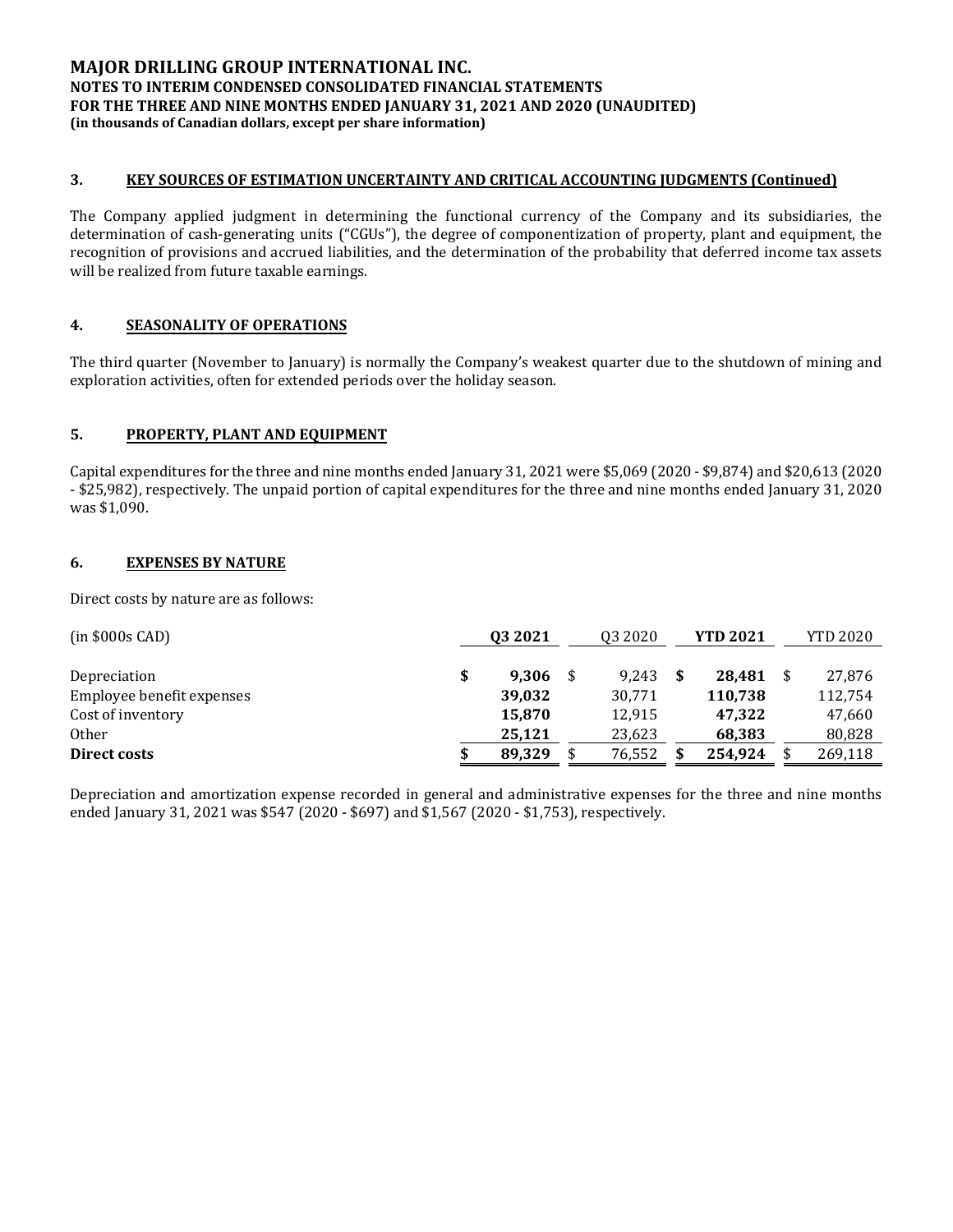#### **7. INCOME TAXES**

The income tax provision for the period can be reconciled to accounting earnings before income tax as follows:

|                                                        |    | 03 2021  | 03 20 20 | <b>YTD 2021</b> | <b>YTD 2020</b> |
|--------------------------------------------------------|----|----------|----------|-----------------|-----------------|
| Earnings (loss) before income tax                      | S  | (1,441)  | (9,667)  | 10,953<br>S     | 8,639           |
| Statutory Canadian corporate income tax rate           |    | 27%      | 27%      | 27%             | 27%             |
| Expected income tax provision based on statutory rate  |    | (389)    | (2,610)  | 2,957           | 2,332           |
| Non-recognition of tax benefits related to losses      |    | 485      | 949      | 1.847           | 1,321           |
| Utilization of previously unrecognized losses          |    | (62)     | 303      | (1,615)         | (280)           |
| Other foreign taxes paid                               |    | 173      | 43       | 412             | 365             |
| Rate variances in foreign jurisdictions                |    | 74       | (316)    | (158)           | (477)           |
| De-recognition of previously recognized losses         |    |          | 1,505    |                 | 1,505           |
| Permanent differences and other                        |    | (255)    | 406      | (180)           | 528             |
| Income tax provision recognized in net earnings (loss) | \$ | 26<br>\$ | 280      | 3.263           | 5,294           |

The Company periodically assesses its liabilities and contingencies for all tax years open to audit based upon the latest information available. For those matters where it is probable that an adjustment will be made, the Company records its best estimate of these tax liabilities, including related interest charges. Inherent uncertainties exist in estimates of tax contingencies due to changes in tax laws. While management believes they have adequately provided for the probable outcome of these matters, future results may include favourable or unfavourable adjustments to these estimated tax liabilities in the period the assessments are made, or resolved, or when the statutes of limitations lapse.

#### **8. EARNINGS PER SHARE**

All of the Company's earnings are attributable to common shares, therefore, net earnings is used in determining earnings per share.

|                                    | 03 20 21             | Q3 2020      | <b>YTD 2021</b> | <b>YTD 2020</b> |
|------------------------------------|----------------------|--------------|-----------------|-----------------|
| Net earnings (loss)                | \$<br>(1, 467)<br>\$ | $(9,947)$ \$ | 7,690           | \$<br>3,345     |
| Weighted average number of shares: |                      |              |                 |                 |
| Basic (000s)                       | 80,641               | 80,631       | 80,638          | 80,410          |
| Diluted (000s)                     | 80,829               | 80,659       | 80,743          | 80,422          |
| Earnings (loss) per share          |                      |              |                 |                 |
| Basic                              | \$<br>$(0.02)$ \$    | $(0.12)$ \$  | 0.10            | \$<br>0.04      |
| Diluted                            | \$<br>$(0.02)$ \$    | $(0.12)$ \$  | 0.10            | \$<br>0.04      |

The calculation of diluted earnings per share for the three and nine months ended January 31, 2021 excludes the effect of 988,037 and 1,388,131 options, respectively (2020 - 2,513,791 and 2,845,241, respectively) as they were anti-dilutive.

The total number of shares outstanding on January 31, 2021 was 80,640,753 (2020 - 80,634,153).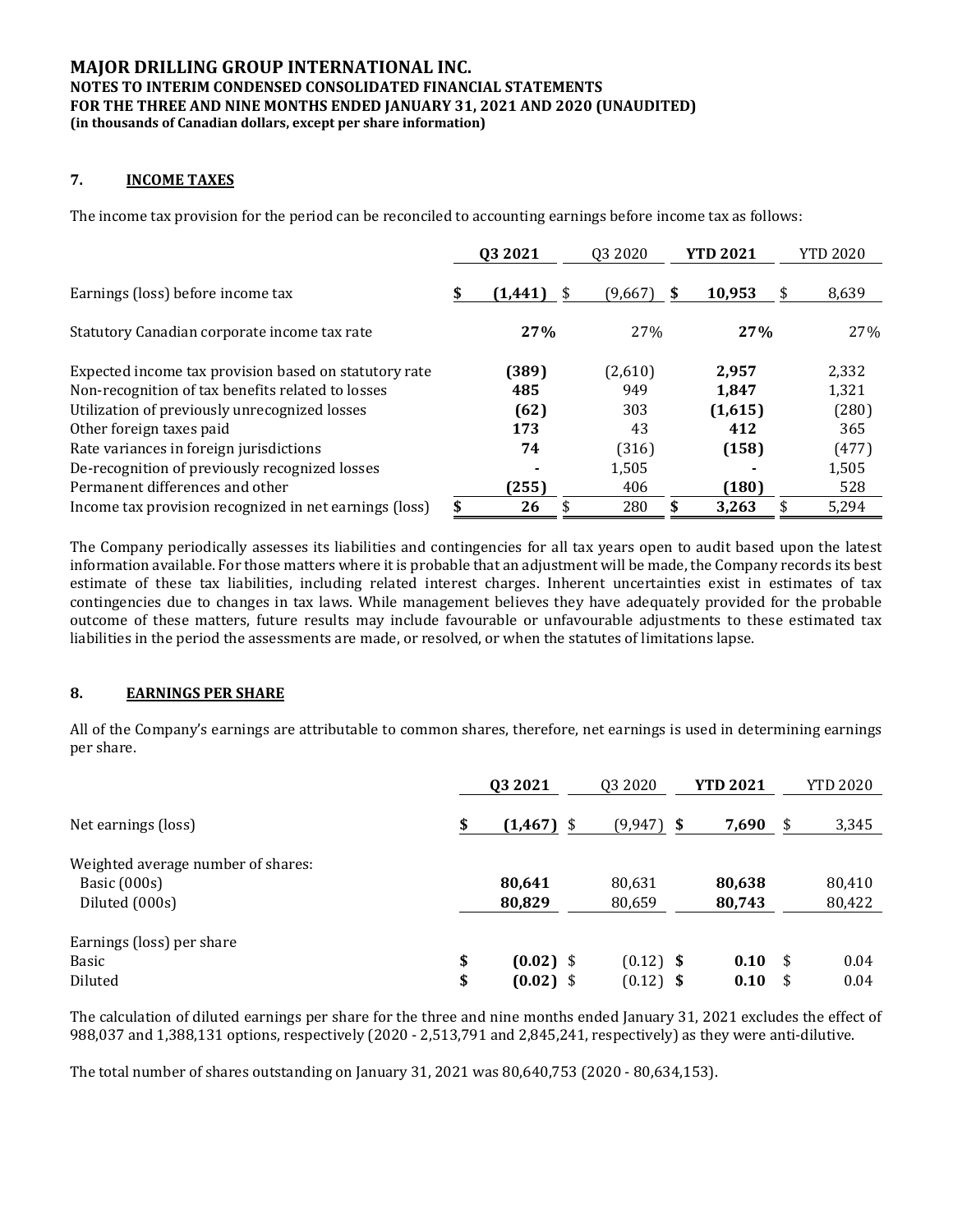#### **9. SEGMENTED INFORMATION**

The Company's operations are divided into the following three geographic segments, corresponding to its management structure: Canada - U.S.; South and Central America; and Asia and Africa. The services provided in each of the reportable segments are essentially the same. The accounting policies of the segments are the same as those described in the Company's annual Consolidated Financial Statements for the year ended April 30, 2020. Management evaluates performance based on earnings from operations in these three geographic segments before finance costs, general corporate expenses and income taxes. Data relating to each of the Company's reportable segments is presented as follows:

|                           | 03 2021      | 03 20 20 |    | <b>YTD 2021</b> | <b>YTD 2020</b> |
|---------------------------|--------------|----------|----|-----------------|-----------------|
|                           |              |          |    |                 |                 |
| Revenue                   |              |          |    |                 |                 |
| Canada - U.S. $*$         | \$<br>56,802 | 38.199   | S  | 173.464         | 164,493         |
| South and Central America | 21,820       | 19,322   |    | 62.928          | 81,793          |
| Asia and Africa           | 21.765       | 24.198   |    | 67.567          | 74.074          |
|                           | 100,387      | 81,719   | \$ | 303,959         | 320,360         |

\*Canada - U.S. includes revenue of \$33,371 and \$20,963 for Canadian operations for the three months ended January 31, 2021 and 2020, respectively and \$85,090 and \$74,830 for the nine months ended January 31, 2021 and 2020, respectively.

|                                 | 03 20 21           | 03 20 20     |   | <b>YTD 2021</b> | <b>YTD 2020</b> |
|---------------------------------|--------------------|--------------|---|-----------------|-----------------|
| Earnings (loss) from operations |                    |              |   |                 |                 |
| Canada - U.S.                   | \$<br>$(1,864)$ \$ | $(5,262)$ \$ |   | $9.546$ \$      | 7,154           |
| South and Central America       | (1,003)            | (5,886)      |   | (2,774)         | (2,900)         |
| Asia and Africa                 | 3,578              | 3.864        |   | 9,855           | 12,761          |
|                                 | 711                | (7, 284)     |   | 16,627          | 17,015          |
| <b>Finance costs</b>            | 337                | 293          |   | 961             | 716             |
| General corporate expenses**    | 1,815              | 2,090        |   | 4,713           | 7,660           |
| Income tax                      | 26                 | 280          |   | 3,263           | 5,294           |
|                                 | 2,178              | 2,663        |   | 8,937           | 13,670          |
| Net earnings (loss)             | \$<br>(1, 467)     | (9, 947)     | S | 7,690           | \$<br>3,345     |

\*\*General corporate expenses include expenses for corporate offices and stock options.

|                                   | 03 20 21    | 03 20 20 | <b>YTD 2021</b> | <b>YTD 2020</b> |
|-----------------------------------|-------------|----------|-----------------|-----------------|
|                                   |             |          |                 |                 |
| Capital expenditures              |             |          |                 |                 |
| Canada - U.S.                     | \$<br>3.598 | 5.474    | 16,184          | 17,397          |
| South and Central America         | 255         | 1,729    | 1,039           | 3,302           |
| Asia and Africa                   | 710         | 2.433    | 2,821           | 4,013           |
| Unallocated and corporate assets  | 506         | 238      | 569             | 1,270           |
| <b>Total capital expenditures</b> | 5,069       | 9.874    | 20,613          | 25,982          |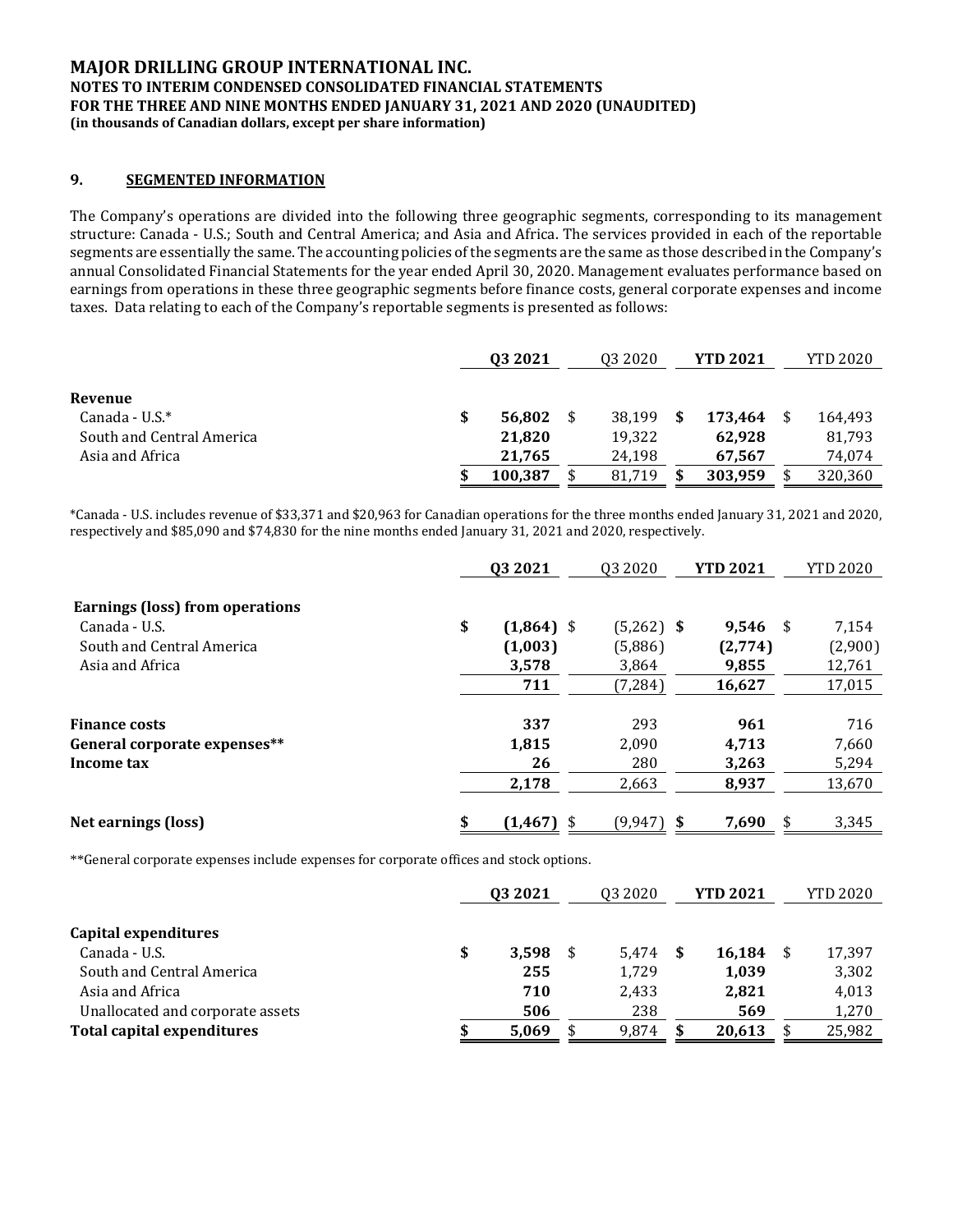#### **MAJOR DRILLING GROUP INTERNATIONAL INC.**

#### **NOTES TO INTERIM CONDENSED CONSOLIDATED FINANCIAL STATEMENTS FOR THE THREE AND NINE MONTHS ENDED JANUARY 31, 2021 AND 2020 (UNAUDITED) (in thousands of Canadian dollars, except per share information)**

#### **9. SEGMENTED INFORMATION (Continued)**

|                                                | 03 2021 |       | 03 20 20 | <b>YTD 2021</b>         |     | <b>YTD 2020</b> |                |
|------------------------------------------------|---------|-------|----------|-------------------------|-----|-----------------|----------------|
| Depreciation and amortization                  |         |       |          |                         |     |                 |                |
|                                                |         |       |          |                         |     |                 |                |
| Canada - U.S.                                  | \$      | 4,915 | - \$     | 4,612 \$                |     | 15,037          | \$<br>13,597   |
| South and Central America                      |         | 2,965 |          | 3,486                   |     | 9,365           | 10,925         |
| Asia and Africa                                |         | 1,589 |          | 1,707                   |     | 5,155           | 4,911          |
| Unallocated and corporate assets               |         | 384   |          | 135                     |     | 491             | 196            |
| <b>Total depreciation and amortization</b>     |         | 9,853 | \$       | 9,940                   | \$. | 30,048          | \$<br>29,629   |
|                                                |         |       |          |                         |     |                 |                |
|                                                |         |       |          | <b>January 31, 2021</b> |     |                 | April 30, 2020 |
| Identifiable assets                            |         |       |          |                         |     |                 |                |
| Canada - U.S. $*$                              |         |       |          | \$                      |     | \$<br>180,219   | 180,925        |
| South and Central America                      |         |       |          |                         |     | 94.982          | 129,748        |
| Asia and Africa                                |         |       |          |                         |     | 119,082         | 121,954        |
| Unallocated and corporate assets (liabilities) |         |       |          |                         |     | (15, 865)       | (6,710)        |
| Total identifiable assets                      |         |       |          |                         |     | 378,418         | 425,917        |

\*Canada - U.S. includes property, plant and equipment as at January 31, 2021 of \$42,003 (April 30, 2020 - \$44,146) for Canadian operations.

#### **10. BUSINESS ACQUISITION**

#### *Norex Drilling Limited*

Effective November 1, 2019, the Company acquired all of the issued and outstanding shares of Norex Drilling Limited ("Norex").

The acquisition has been accounted for using the acquisition method. Through this purchase, which allowed the Company to gain a strong position to service its customers in both surface and underground exploration drilling services in Northern Ontario, the Company acquired 22 drill rigs, support equipment and inventory, existing contracts and receivables, the operation's management team, and other employees, including experienced drillers.

The purchase price for the transaction was \$18.7 million, consisting of \$14.0 million in cash (net of cash acquired), \$1.9 million in Major Drilling shares, a holdback of \$1.0 million and an additional payout of \$1.8 million (discounted) tied to performance. The maximum amount of the contingent consideration is \$2.5 million, with a payout date three years from the effective date of November 1, 2019. Payment is contingent on achieving EBITDA (earnings before interest, taxes, depreciation and amortization) run rates above levels at the time of acquisition.

Goodwill arising from this acquisition was equal to the excess of the total consideration paid over the fair market value of the net assets acquired and represents the benefit of expected synergies, revenue growth, and future market development.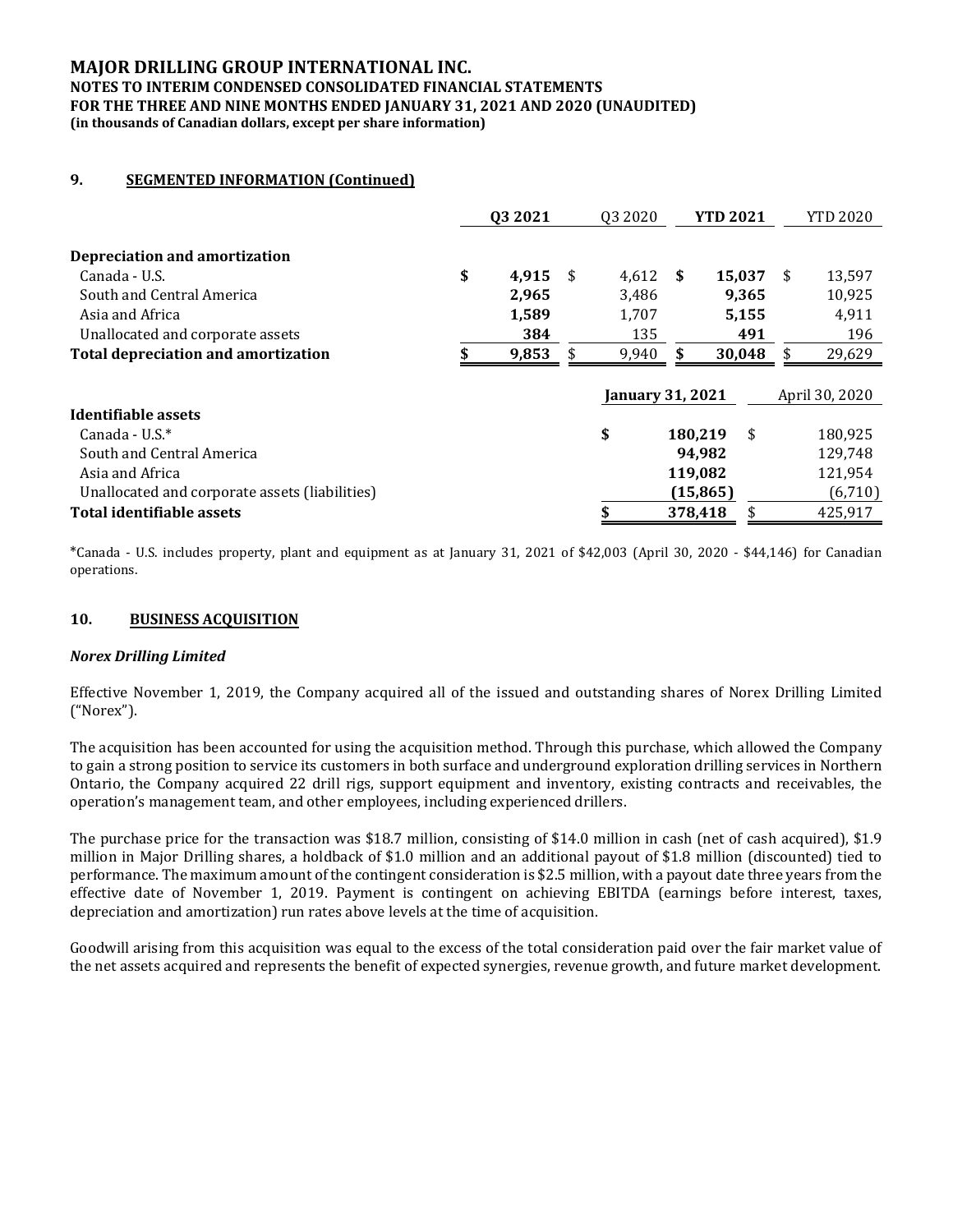#### **10. BUSINESS ACQUISITION (Continued)**

The net assets acquired at fair value at acquisition were as follows:

| Net assets acquired             |              |
|---------------------------------|--------------|
| Trade and other receivables     | \$<br>4,865  |
| Inventories                     | 1,762        |
| Property, plant and equipment   | 8,217        |
| Goodwill (not tax deductible)   | 7,708        |
| Intangible assets               | 1,135        |
| Trade and other payables        | (3,385)      |
| Deferred income tax liabilities | (1,625)      |
| <b>Total assets</b>             | \$<br>18,677 |
| <b>Consideration</b>            |              |
| Cash                            | \$<br>14,241 |
| Holdback                        | 1,000        |
| Contingent consideration        | 1,807        |
| <b>Shares of Major Drilling</b> | 1,925        |
| Less: cash acquired             | (296)        |
| <b>Total consideration</b>      | \$<br>18,677 |

Subsequent to the date of acquisition, the trade and other receivables included in the above net assets acquired have been fully collected.

The above consideration includes non-cash investing activities, which are not reflected in the Interim Condensed Consolidated Statements of Cash Flows, including the issuance of 334,169 shares of Major Drilling at \$5.76 for a total of \$1,925, contingent consideration of \$1,807 (discounted) and a holdback of \$1,000.

The Company incurred acquisition-related costs of \$182 relating to external legal fees and due diligence costs. These acquisition costs have been included in the other expenses line of the Interim Condensed Consolidated Statements of Operations.

The results of operations of Norex are included in the Interim Condensed Consolidated Statements of Operations from November 1, 2019.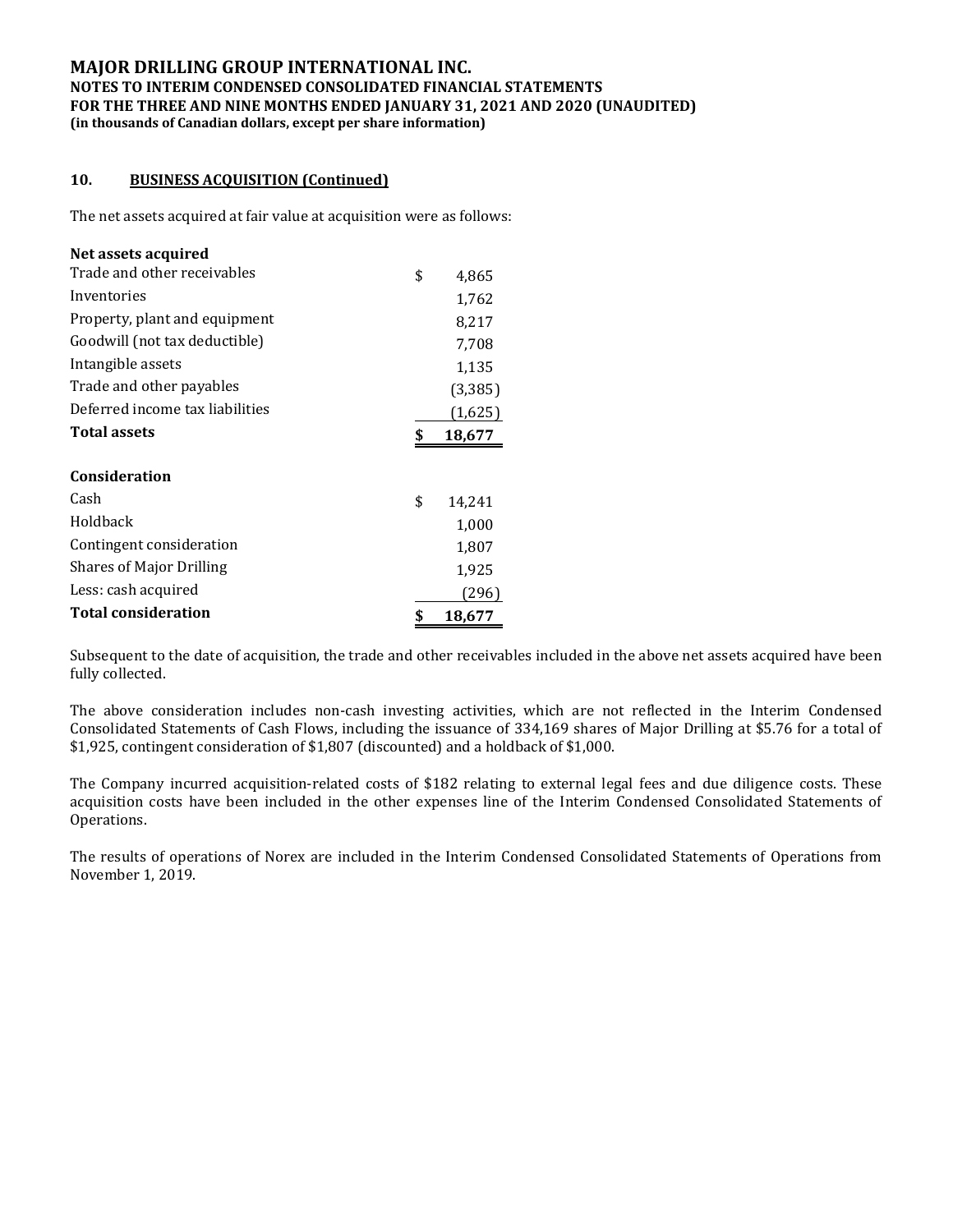#### **11. RESTRUCTURING CHARGE**

During the previous year, the Company made the decision to close its operations in Colombia.

These restructuring initiatives generated impairment losses calculated based on the determination of the fair value of assets less cost of disposal. Fair value was determined through the use of industry knowledge.

The costs related to these initiatives, and recorded as part of the restructuring charge, total \$2,116 for the three and nine months ended January 31, 2020. This amount consists of non-cash charges totalling \$1,503, including an impairment charge of \$500 relating to property, plant and equipment and a write-down of \$1,003 to reduce inventory to net realizable value. Cash charges include employee severance costs of \$375 incurred to rationalize the workforce, and \$238 relating to the cost of winding down operations.

#### **12. FINANCIAL INSTRUMENTS**

#### *Fair value*

The carrying values of cash, trade and other receivables, demand credit facilities and trade and other payables approximate their fair value due to the relatively short period to maturity of the instruments. The carrying value of long-term debt approximates its fair value as the interest applicable is reflective of fair market rates.

Financial assets and liabilities measured at fair value are classified and disclosed in one of the following categories:

- Level 1 quoted prices (unadjusted) in active markets for identical assets or liabilities;
- Level 2 inputs other than quoted prices included in level 1 that are observable for the assets or liabilities, either directly (i.e., as prices) or indirectly (i.e., derived from prices); and
- Level 3 inputs for the assets or liabilities that are not based on observable market data (unobservable inputs).

The Company's derivatives are classified as level 2 financial instruments. There were no transfers of amounts between level 1, level 2 and level 3 financial instruments for the quarter ended January 31, 2021.

The fair value hierarchy requires the use of observable market inputs whenever such inputs exist. A financial instrument is classified to the lowest level of the hierarchy for which a significant input has been considered in measuring fair value.

#### *Credit risk*

As at January 31, 2021, 83.5% (April 30, 2020 - 81.6%) of the Company's trade receivables were aged as current and 2.2% (April 30, 2020 - 2.0%) of the trade receivables were impaired.

The movements in the allowance for impairment of trade receivables during the nine and twelve month periods were as follows:

|                                          | <b>January 31, 2021</b> |       |  | April 30, 2020 |  |  |
|------------------------------------------|-------------------------|-------|--|----------------|--|--|
| <b>Opening balance</b>                   |                         | 1.226 |  | 863            |  |  |
| Increase in impairment allowance         |                         | 469   |  | 442            |  |  |
| Recovery of amounts previously impaired  |                         | (115) |  |                |  |  |
| Write-off charged against allowance      |                         |       |  | (37)           |  |  |
| Foreign exchange translation differences |                         | (54)  |  | (42)           |  |  |
| <b>Ending balance</b>                    |                         | 1,526 |  | 1,226          |  |  |